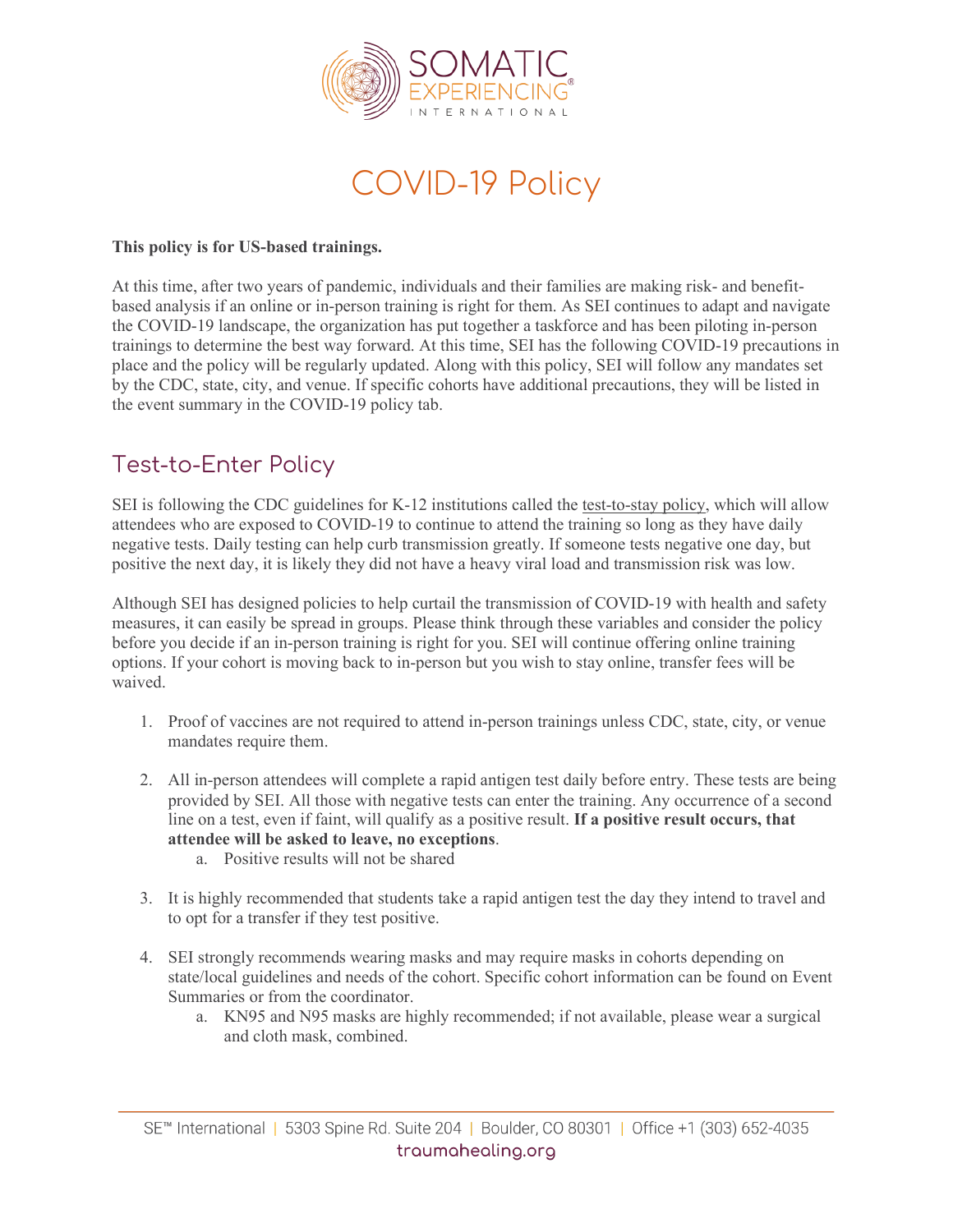

- 5. All in-person attendees will be required to sign a [COVID-19](https://app.hellosign.com/s/J1BNrHSS) release form before entering the training.
- 6. Trainings will have fixed seating to minimize contact. They will also have little or no switching of dyad or triad partners.
- 7. **Starting in March, in-person trainings will have a COVID-19 Safety Measure Fee**. This is to help SEI provide sanitizing products, PPE, and tests, as well as increased space in some venues to accommodate distancing when possible. This fee will be added to the registration process.
	- a. **Students that have already registered for an in-person training in March or beyond will have to submit this form:** COVID Safety [Measure](https://app.hellosign.com/s/2oIMIx9X) Fee
	- b. Beginning and Intermediate trainings will have a \$20 COVID-19 Safety Measure fee
	- c. Advanced trainings will have a \$30 COVID-19 Safety Measure fee
	- d. Advanced 2-day trainings will have a \$10 COVID-19 Safety Measure fee

To allow time for more data and the new variant to guide policy, this policy will be reviewed mid-year.

## Test-to-Enter Procedure

- 1. On the first day, rapid antigen testing will be done at the training location in front of assigned volunteers before being permitted to enter the training space. Volunteers will not be administering the test but will be observing to make sure the tests are self-administered correctly.
- 2. For following training days, attendees will self-test BEFORE arriving to the training location and will present a photo of the negative test with time stamp. Any testing specifics will be communicated from the coordinator prior to the start of a module.
- 3. If there is a positive test at the training, the training will continue but the attendee who tested positive will not be allowed to continue in-person.

## Positive Result Procedure

- 1. If you have a positive result, notify your coordinator immediately.
- 2. It is recommended to get a PCR test for further clarification, but no attendee with a positive rapid antigen test result will be allowed into the training, no exceptions.
- 3. Refer to the Student Policy [Handbook](https://hq892qzdgr1cn4n8hhv8d1f9-wpengine.netdna-ssl.com/wp-content/uploads/2022/01/Student-Policy-Handbook-1.18.22.pdf) for the Attendance Policy. If the positive test result causes a student to be non-compliant with the attendance policy, the student can look to the [Training](https://traumahealing.org/training-event-search/) [Calendar](https://traumahealing.org/training-event-search/) for another module to transfer to. The full transfer policy can be found in the handbook. Transfer fees will be waived.
	- a. If the student prefers, they can transfer to the training videos by submitting a Transfer Request Form in the [Student](https://traumahealing.org/student-forms/) Forms page. Transfer fees will be waived.